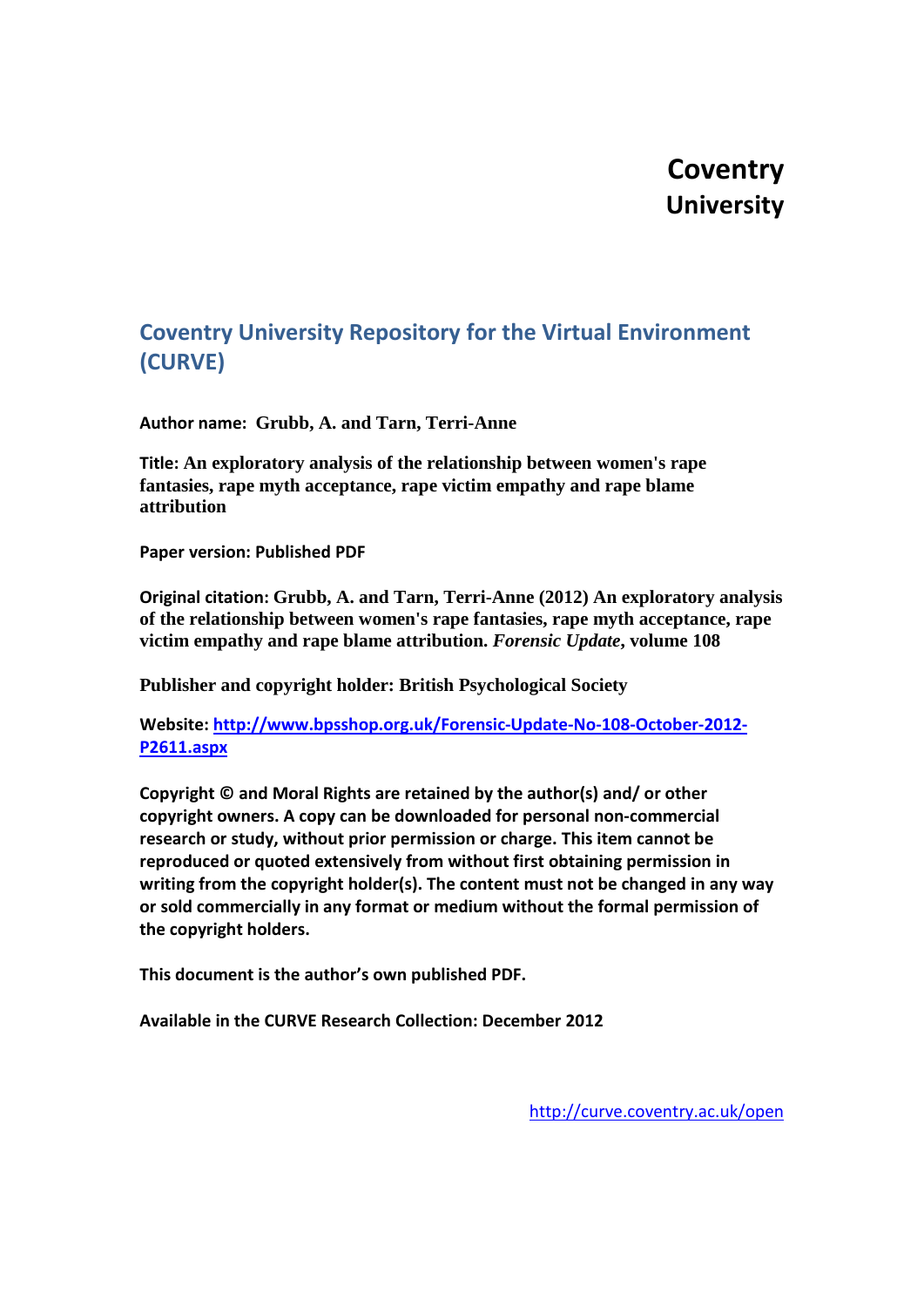## *Article*

# **An exploratory analysis of the relationship between women's rape fantasies, rape myth acceptance, rape victim empathy and rape blame attribution**

Amy Grubb & Terri-Anne Tarn

*This paper explores the existence of rape fantasies within a sample of female university students and investigates whether there is a relationship between rape fantasies and the way individuals make attributions about the victims of rape. Participants completed a questionnaire which included measures of erotic and aversive rape fantasies, rape myth acceptance, rape victim empathy and specific attributions about a victim of rape presented in a vignette. The findings indicate that rape fantasies are more common than previously thought, with 53.4 per cent of participants reporting having experienced some form of sexually coercive fantasy at least once a year. The findings also indicate that there is positive correlational relationship between general rape fantasies and the way individuals make attributions about individual rape victims, with people who experience rape fantasies allocating a greater amount of blame to the victim in a specific rape scenario. Potential reasons and implications for these findings are discussed.* 

**O**NE OF THE most widely recognised<br>
rape myths is the idea that *'all women*<br> *secretly desire to be raped'*. Recent<br>
research has demonstrated that although rape myths is the idea that *'all women* research has demonstrated that although this statement is far from accurate, some individuals do fantasise about coercive sex and/or rape (Critelli & Bivona, 2008; Bivona & Critelli, 2009). The relationship between rape myth acceptance (RMA) and rape fantasy (RF) is one which has yet to be empirically or academically explored. Research has consistently demonstrated a link between rape myth acceptance and individual's attributions about the victims of rape (Abbey, McAuslan & Ross, 1998; Lambert & Raichle, 2000; Mynatt & Allgier, 1990). In addition to this, rape victim empathy (RVE) has also been found to be negatively correlated with rape blame attributions (Deitz, 1984; Smith & Frieze, 2003). If attitudes towards rape victims in general influence the way responsibility and blame is attributed to individuals in rape scenarios, it is likely that rape fantasy also plays a role

within rape blame culpability attributions. This study explores the existence of both erotic and aversive sexual rape fantasies within a sample of female university students and examines the potential relationship between rape fantasies, rape myth acceptance (RMA), rape victim empathy (RVE) and rape blame attribution (RBA). The findings are discussed with reference to the implications for the legal and criminal justice system response to the victims of rape.

#### **Aims**

The aim of the current study was to identify whether rape fantasies exist within a sample of female undergraduate students. More specifically, the current study also aimed to determine whether there is a relationship between the existence of rape fantasies and rape myth acceptance/rape victim empathy and whether rape fantasy impacts upon the way individuals/observers form attitudes about rape victims.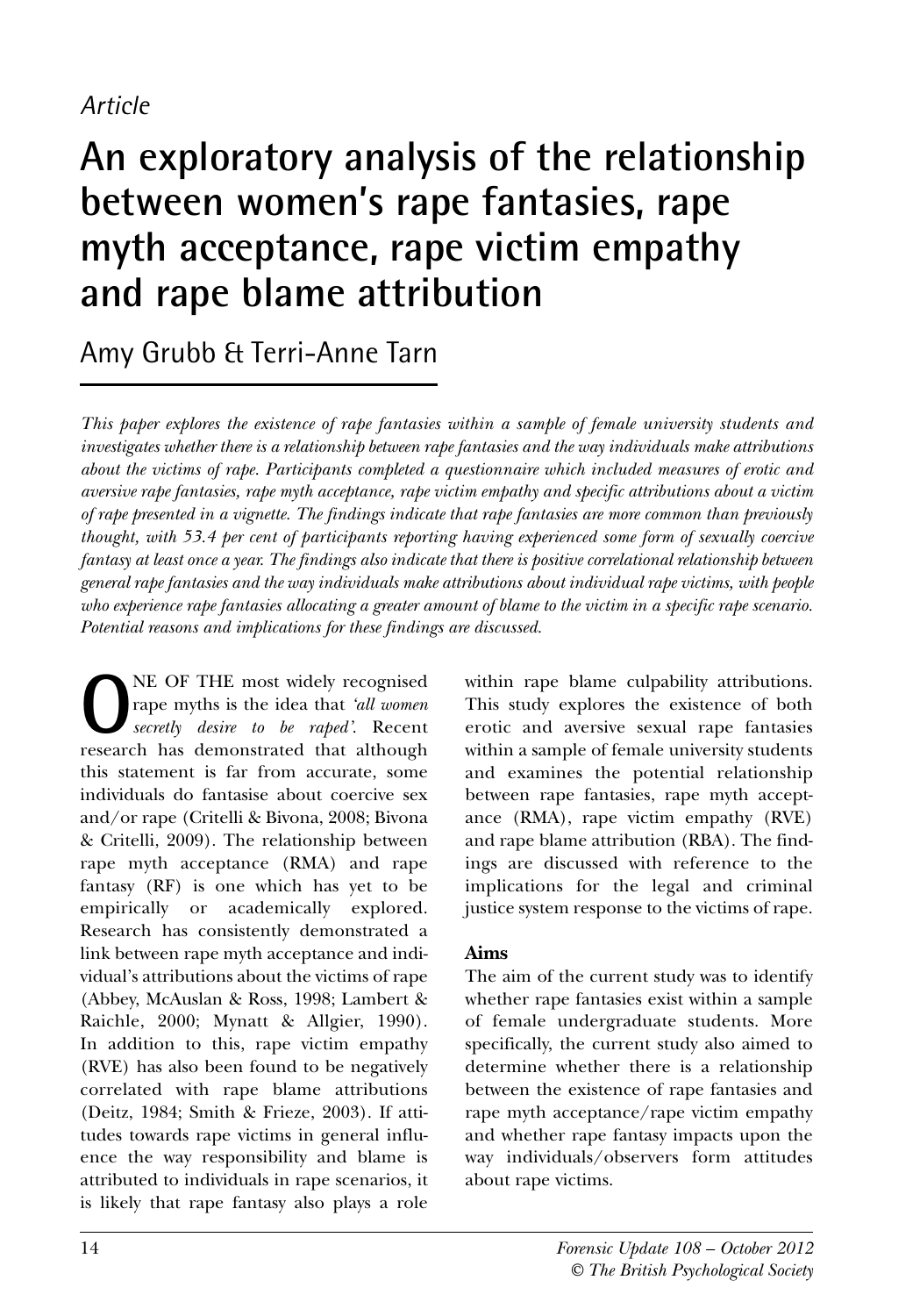### **Hypotheses**

On the basis of pre-existing research focusing on rape blame attribution, the following hypotheses were generated:

- 1. There will be a relationship between rape fantasies and the way participants form attitudes about rape victims generally (including ARVS, RMA and RVE).
- 2. There will be a relationship between rape fantasies and the way participants attribute blame within a specific rape scenario.
- 3. Women who experience erotic rape fantasies will demonstrate less positive attitudes towards rape victims in general, higher levels of rape myth acceptance and lower levels of rape victim empathy.
- 4. Women who experience aversive rape fantasies will demonstrate more positive attitudes towards rape victims in general, lower levels of rape myth acceptance and higher levels of rape victim empathy.
- 5. Women who experience erotic rape fantasies will attribute higher levels of victim blame within a specific rape scenario.
- 6. Women who experience aversive rape fantasies will attribute lower levels of victim blame within a specific rape scenario.

#### **Proposed Pathway Model**

On the basis of the hypotheses above, an exploratory pathway model was developed to demonstrate the predicted relationships between the variables being investigated (see Figure 1).



**Figure 1: Hypothesised Pathway Model Depicting Relationship between Variables.**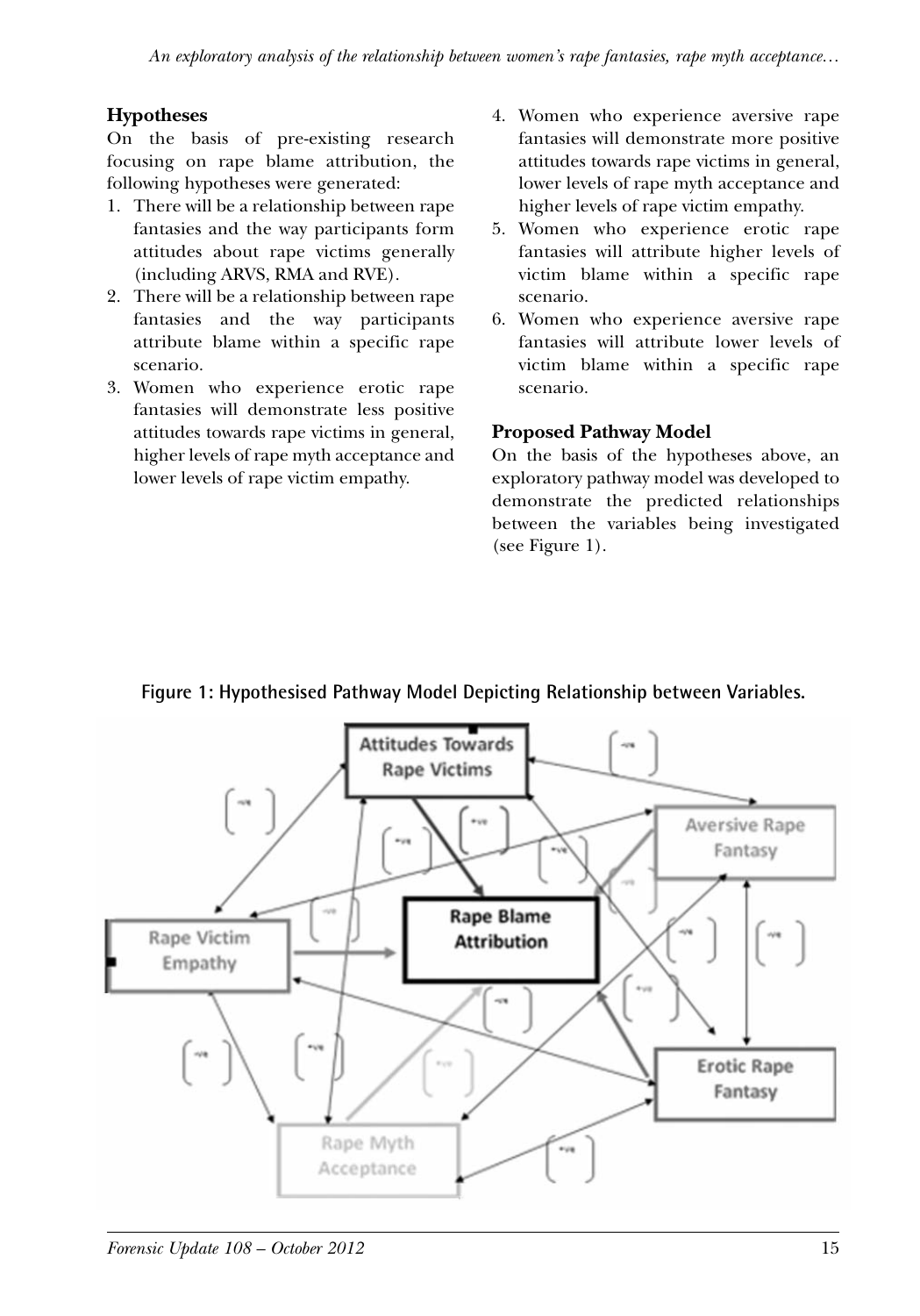#### **Methodology**

#### *Participants*

The sample consisted of 73 female undergraduate students from Coventry University with a mean age of 20.5 years (*SD*=3.42) and an age range of 18 to 44. The majority of the participants were White British (43.4 per cent) and the remainder of the sample consisted of students from a variety of different ethnicities; including Other White (18.4 per cent), Black African (7.9 per cent), Indian (7.9 per cent), Bangladeshi (2.6 per cent), Other Black (2.6 per cent), and Pakistani (1.3 per cent).

#### *Measures*

*Demographic Questionnaire:* This questionnaire was devised by the researchers and consisted of six items including *age*, *gender*, *country of birth*, *ethnicity*, *religion* and *course of study*.

*Rape Fantasy Questionnaire:* This questionnaire was devised by the researchers by utilising, adapting and adding to some of the items used by Bivona and Critelli (2009) in their work. The scale consisted of 33 items which assessed the existence, frequency and content of *General Rape Fantasies* (GRF), *Aversive Rape Fantasies* (ARF), and *Erotic Rape Fantasies* (ERF). The scale was deemed to be internally consistent and reliable, demonstrating a Cronbach alpha of 0.85.

*Victim Blame Questionnaire:* This questionnaire was originally devised by one of the authors for use in Grubb and Harrower (2009) and consisted of eight items used to measure the degree of victim blame allocated to a victim within a 300-word rape vignette which describes a stranger rape of a female. The scale was deemed to be internally consistent and reliable after removal of a single item, demonstrating a Cronbach alpha of 0.63.

*The Attitudes toward Rape Victims Scale* **(ARVS)***:* The ARVS is a pre-validated 25-item scale devised by Ward (1988) to assess general attitudes towards rape victims.

*The Rape Myth Acceptance Scale* **(RMA)***:* The RMA is a pre-validated 14-item scale devised by Burt (1980) that assesses the degree to which individuals endorse rape myths.

*The Rape Empathy Scale* **(RES)***:* The RES is a pre-validated 19-item scale devised by Deitz et al. (1982) that assesses the degree to which individuals empathise with the victims of rape.

*The Balanced Inventory of Desirable Responding* **(BIDR)***:* The BIDR is a pre-validated 40-item scale devised by Paulhus (1988) which assesses levels of socially desirable responding within participants.

#### *Procedure*

Ethical approval for the study was obtained from the Coventry University Ethics Committee. Participants were recruited using the SONA system in line with the Psychology Research Participation scheme at Coventry University. Participants were required to complete an online questionnaire which took approximately 30 to 45 minutes in total and were awarded course credits for taking part in the research.

#### **Results**

#### *1. The existence and nature of rape fantasies*

The findings confirmed the existence of rape fantasies in over half of the participants, with 53.4 per cent having experienced some form of rape fantasy at least once a year. Participants also reported a variety of both erotic and aversive experiences, with 14.4 per cent of participants having experienced rape fantasies that were *erotic* (pleasurable) and 7.8 per cent having experienced rape fantasies that were *aversive* (i.e. not enjoyable). Participants were also asked to identify the nature of their rape fantasies by indicating who the aggressor was within their fantasies. The majority of the participants identified having fantasised about being raped by their *current partner* (26 per cent), an *acquaintance* (24.7 per cent), a *stranger*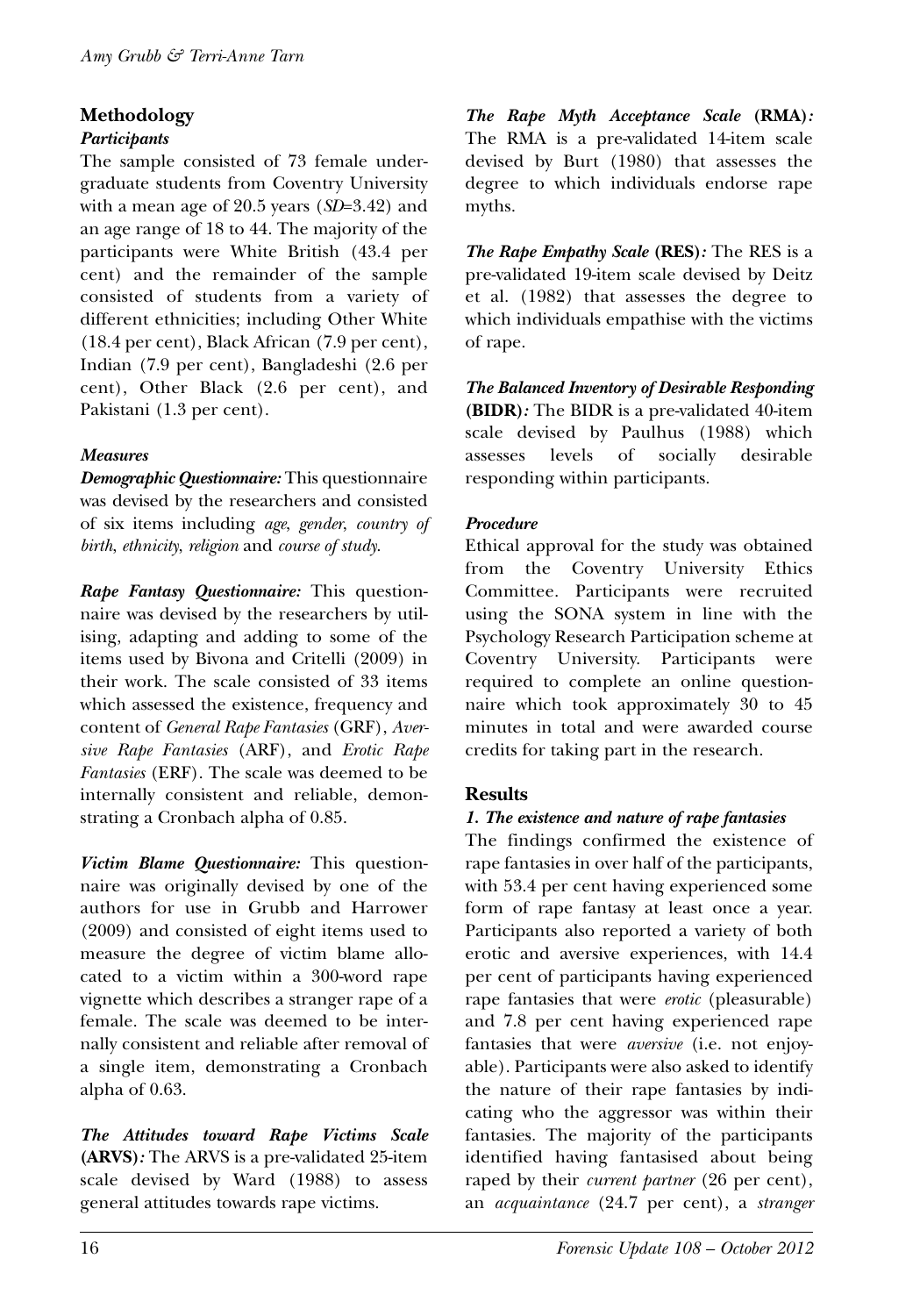(21.9 per cent) or a *faceless individual* (20.5 per cent), however, a number of participants also reported having experienced fantasies where the aggressor was an ex-partner (15.1) per cent), an *authority figure* (13.7 per cent) or a *relative* (5.5 per cent).

#### *2. Correlational analyses*

The relationships between the seven variables being investigated were analysed using Pearson product-moment correlation coefficient (please see Table 1 for the inter-correlation matrix).

- There was a strong positive correlation between ARF and ERF, *r*=0.81, *N*=73, *p*<.0005, with high levels of ARF being associated with high levels of ERF.
- There was a medium negative correlation between ARF and GRF, *r*=–0.47, *N*=73, *p*<.005, with high levels of GRF being associated with low levels of ARF.
- There was a medium positive correlation between GRF and ERF, *r*=0.38, *N*=73, *p*<.0005, with high levels of GRF being associated with high levels of ERF.
- There was a medium positive correlation between GRF and RBA, *r*=0.32, *N*=73, *p*<.0005, with high levels of GRF being associated with high levels of RBA.
- There was a strong positive correlation between GRF and RMA, *r*=0.55, *N*=73, *p*<.0005, with high levels of GRF being associated with high levels of RMA.
- There was a medium negative correlation between GRF and ATRV, *r*=–0.32, *N*=73, *p*<.0005, with high levels of GRF being associated with low levels of ATRV.
- There was a strong positive correlation between RMA and RBA, *r*=0.66, *N*=73, *p*<.0005, with high levels of RMA being associated with high levels of RBA.
- There was a small negative correlation between ATRV and RBA, *r*=–0.24, *N*=73, *p*<.05, with high levels of ATRV being associated with low levels of RBA.
- There was a medium negative correlation between ATRV and RMA, *r*=–0.35, *N*=73, *p*<.0005, with high levels of ATRV being associated with low levels of RMA.
- RVE did not correlate significantly with any of the other variables.

|   | 1. Aversive  | 2. Erotic    | 3. General   | 4. Rape Blame | 5. Rape Victim | 6. Rape Myth | 7. Attitudes        |
|---|--------------|--------------|--------------|---------------|----------------|--------------|---------------------|
|   | Rape Fantasy | Rape Fantasy | Rape Fantasy | Attribution   | Empathy        | Acceptance   | <b>Towards Rape</b> |
|   | (ARF)        | (ERF)        | (GRF)        | (RBA)         | (RVE)          | (RMA)        | Victims (ATRV)      |
|   |              | $0.81***$    | $-0.47**$    | 0.19          | $-0.05$        | 0.17         | $-0.07$             |
| 2 |              |              | $0.38***$    | 0.06          | 0.11           | 0.12         | $-0.13$             |
| 3 |              |              |              | $0.32***$     | 0.15           | $0.55***$    | $-0.32**$           |
| 4 |              |              |              |               | 0.17           | $0.66***$    | $-0.24*$            |
| 5 |              |              |              |               |                | 0.03         | $-0.04$             |
| 6 |              |              |              |               |                |              | $-0.35***$          |
| 7 |              |              |              |               |                |              |                     |

**Table 1: Pearson Product-Moment Correlations between Variables.**

\**p*<0.05 (two-tailed). \*\**p*< 0.01 (two-tailed).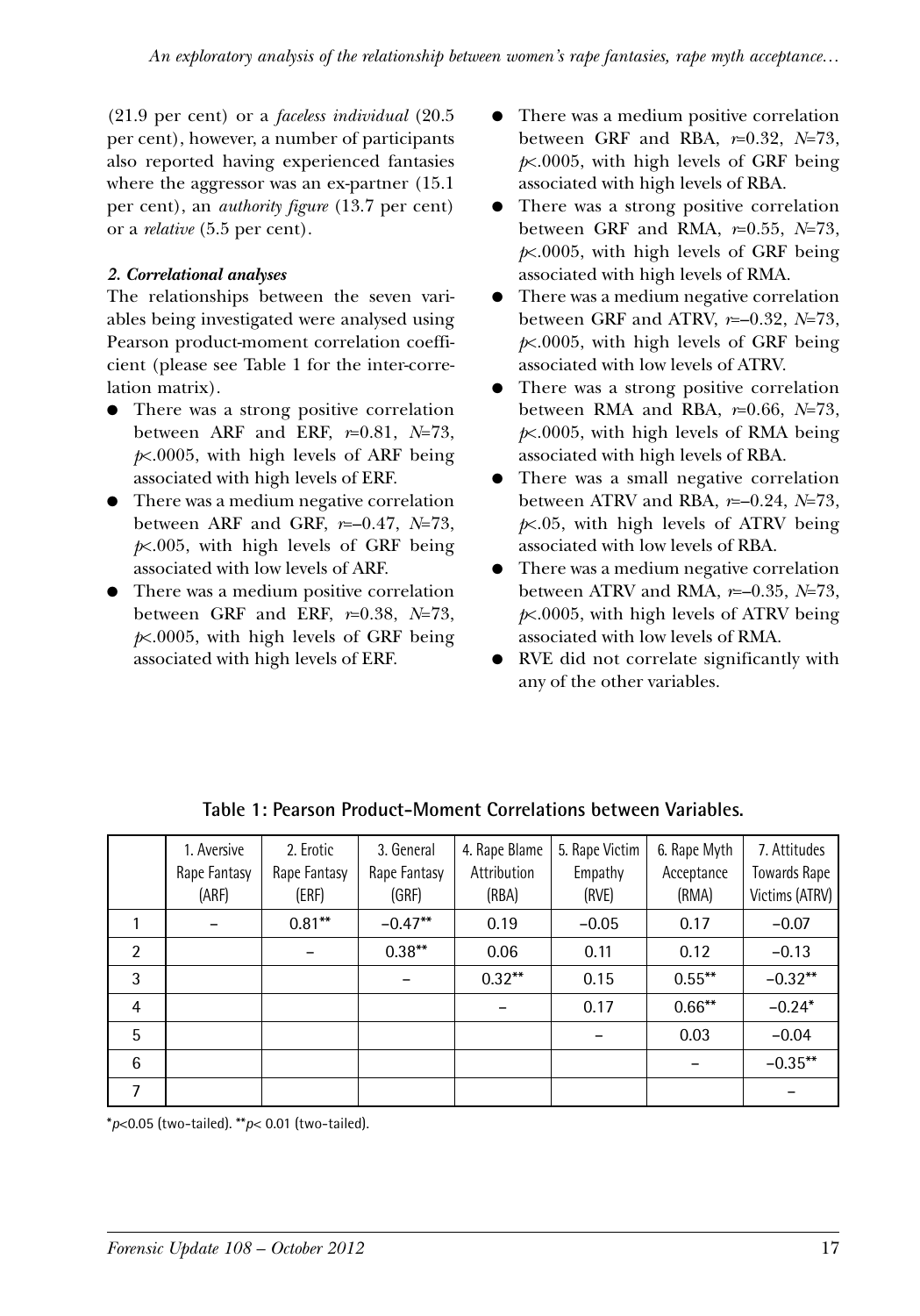## *3. Confirmed Pathway Model*

See Figure 2.

#### *4. Multiple regression analysis*

Standard multiple regression was used to assess the ability of the six variables (GRF, ARF, ERF, RMA, RVE and ATRV) to predict levels of RBA.

- The total variance explained by the model as a whole was  $46.3$  per cent,  $F_{6,73}=9.48$ , *p*<.0005.
- Only RMA was statistically significant as a predictor, with RMA recording the highest beta value (beta=0.65) and accounting for 27.7 per cent of the variance in the model.

#### **Discussion**

The findings indicate that rape fantasies exist and are more common within women than previously thought. Over half of the current sample (53.4 per cent) reported having experienced some form of rape fantasy at least once a year, which is in line with Bivona and Critelli's (2009) findings whereby 62 per cent of their sample had experienced such fantasies. Participants were more likely to experience fantasies involving their current partner (26.0 per cent), an acquaintance (24.7 per cent) or a stranger (21.9 per cent) and only 5.5 per cent of individuals reported having fantasies that involved a relative. Erotic rape fantasies (14.4 per cent) were more common than aversive ones (7.8 per cent), indicating that participants find at least some of the fantasies they experience as pleasurable.

The findings indicate partial support for Hypothesis 1 whereby significant correlations have been identified between general rape fantasy (GRF) and attitudes towards rape victims (ATRV) and rape myth acceptance (RMA) respectively. Hypothesis 2 has also been fully supported by the identification of a significant correlation between general rape fantasy (GRF) and rape blame attribution (RBA) in a specific rape scenario. These findings indicate that the existence of general rape fantasies play a role in the way individuals make attributions about rape victims both generally and specifically.

Despite this support, the findings are somewhat contradictory regarding attributions made about general victims of rape and specific victims of rape. The positive relationship between general rape fantasy (GRF) and rape myth acceptance (RMA) indicates that those individuals who experience high



**Figure 2: Confirmed Pathway Model depicting relationships between the variables.**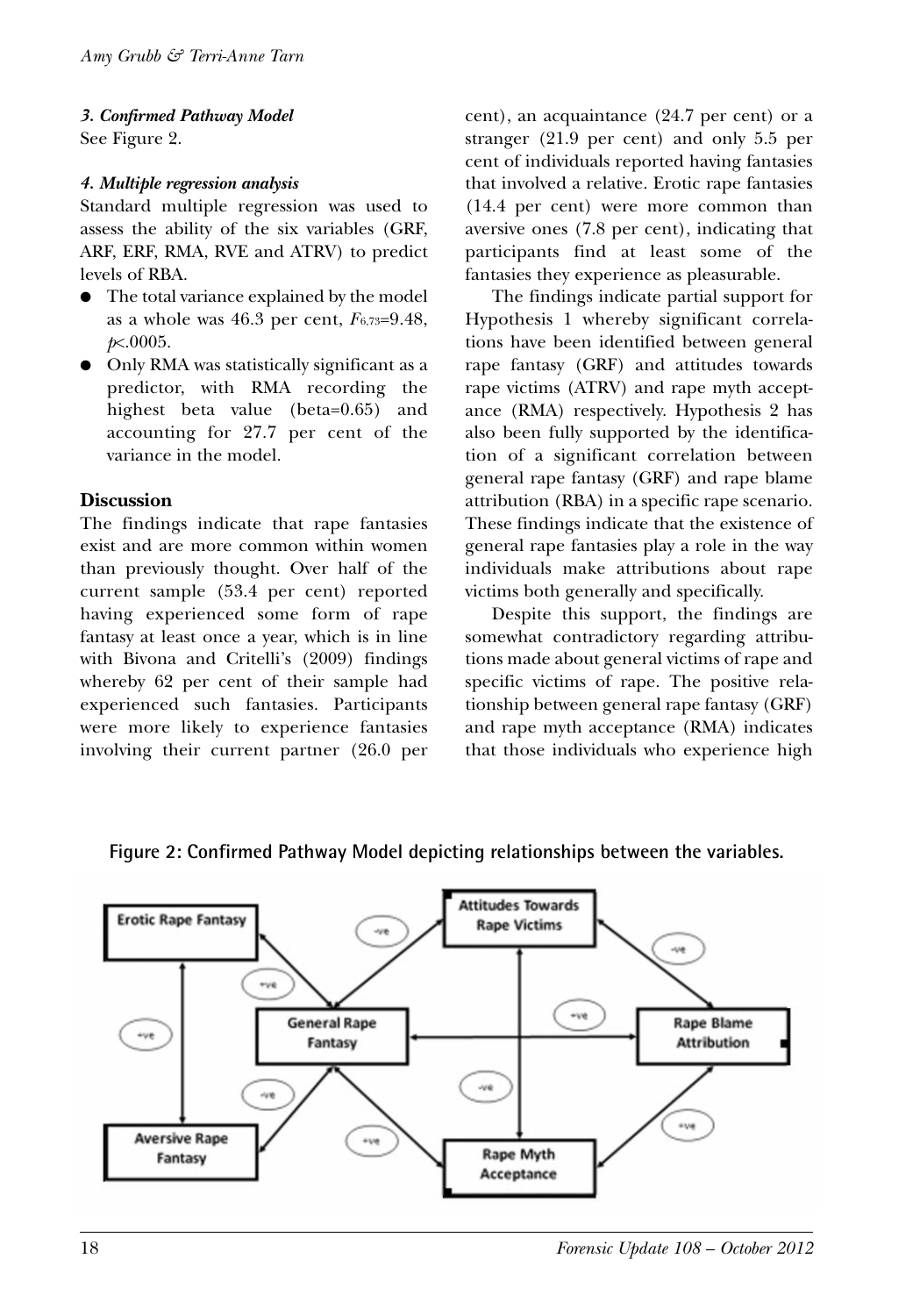levels of general rape fantasy (GRF) are more likely to endorse rape myths to a greater extent whereas the negative relationship between general rape fantasy (GRF) and attitudes towards rape victims (ATRV) indicates that those who experience high levels of general rape fantasies are more likely to view general victims of rape more positively. In addition to this, the positive relationship between general rape fantasy (GRF) and rape blame attribution (RBA) indicates that those who experience general rape fantasies are more likely to blame specific victims of rape for their misfortune.

The reasons for these findings are unclear but suggest potentially that there is a difference in the way we make attributions about specific rape victims or more general attitudes about victims of rape. It may be that those individuals who experience general rape fantasies are less likely to identify with or feel similar to general rape victims as they have little information about the victim provided within general rape victim attitude measures (e.g. ARVS) and as such are less likely to utilise defensive attribution or just world thinking which often leads to higher levels of victim blame. Contrastingly, it may be that those who experience general rape fantasies are more likely to identify with a *specific* rape victim within a scenario because the information provided about the victim provides an increased level of similarity between the observer and the victim and ergo defensive attribution and just world thinking are more likely to be engaged, resulting in a higher level of rape blame culpability. The authors propose that this latter observed mechanism represents a form of 'defensive rape fantasy attribution' which operates in a similar way to the defensive attribution proposed by Shaver (1970) and observed within the rape blame attribution literature (see Grubb & Harrower, 2008).

Interestingly, a similar finding has been found regarding the relationship between

rape myth acceptance (RMA) and formation of attributions about specific and general rape victims. In the current sample, high levels of rape myth acceptance (RMA) are associated with low levels of attitudes towards rape victims (ATRV) and high levels of rape blame attribution (RBA), indicating that those who endorse rape myths are more likely to blame specific victims for their plight but are more likely to view general rape victims more positively. This finding contradicts the pre-existing literature relating to rape myth acceptance and rape blame attributions, but again, suggests that the way we form attributions about specific individuals differs from the way we form attitudes more generally.

Specific findings relating to Erotic and Aversive Rape Fantasies indicated that these two factors do not appear to be related to the way individuals form general or specific attributions about rape victims. These two variables were not significantly correlated with any of the other variables and therefore all four of the specific hypotheses were rejected. These findings would suggest that it is the existence of rape fantasies that is important, as opposed to the type of the fantasy experienced.

The findings confirm that the relationship between women's rape fantasies and the way they form attributions about general and specific victims of rape is a complex one. Whilst it is clear that rape fantasies play some role in the way we make judgements about rape victims, the direction of influence is diverse and dependent on the type of attribution being formed. The findings must be interpreted with caution as they are based on a fairly small sample of female university students and as such may not be representative of the total population. It would therefore be prudent to conduct further research with a more representative sample of women, including a wider range in terms of age and ethnicity of participants.